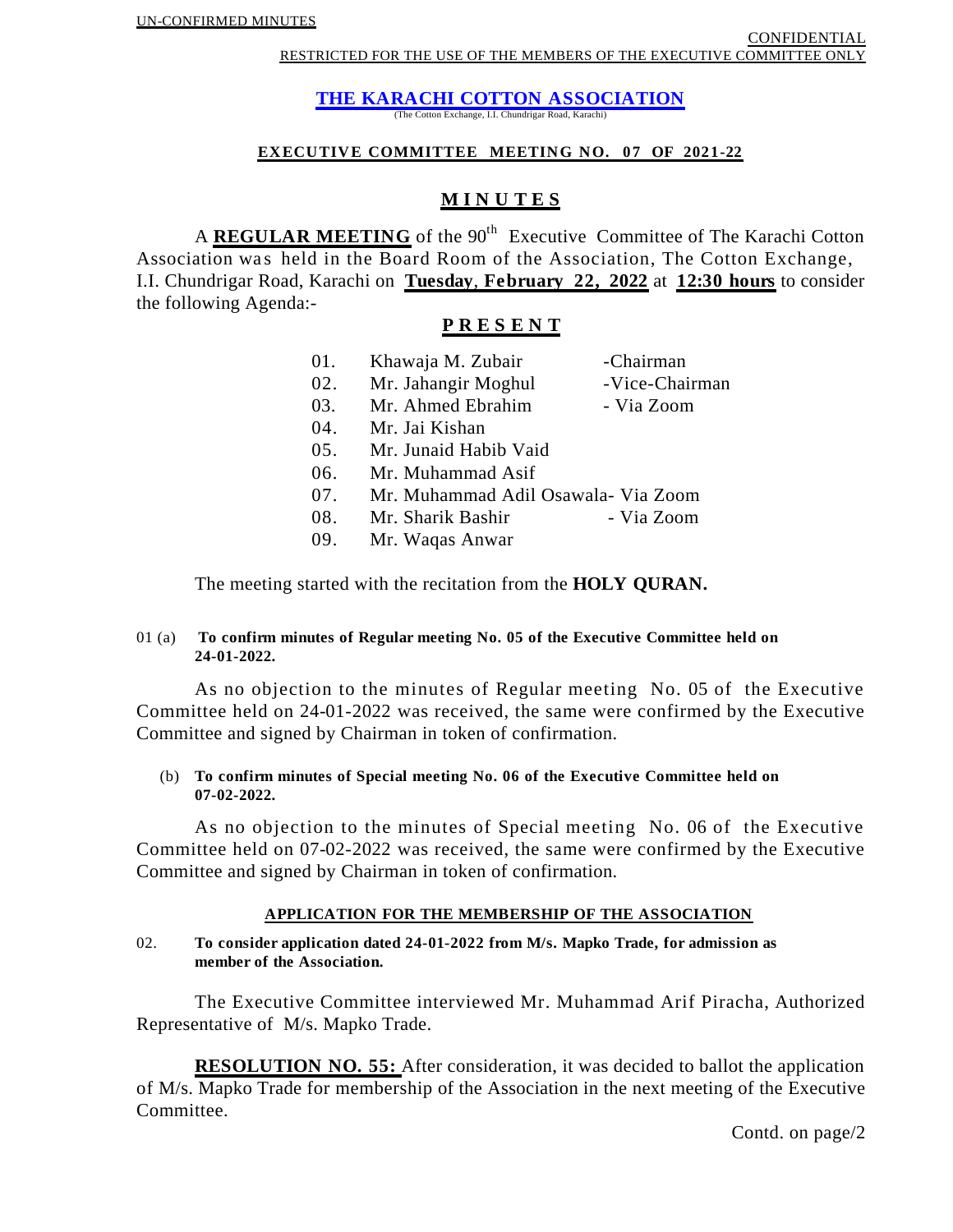#### **MEMBERSHIP BALLOT**

#### 03. **To hold ballot under Article No. 9 in respect of M/s. Al Azam Fibres, the Executive Committee had fixed to-day's meeting for balloting of their application.**

The Executive Committee observed that due to want of quorum as required in term of Article No. 9 of the Articles of the Association, the application of M/s. Al Azam Fibres for admission as member of the KCA could not be balloted in today's meeting.

**RESOLUTION No. 56 :** After consideration, the Executive Committee decided to hold ballot in respect of application of M/s. Al Azam Fibres for admission as member of the KCA in its next Regular Meeting.

#### **BROKERS ADVISORY COMMITTEE**

#### 04. **Recommendations of the KCA's Brokers Advisory Committee as contained in the minutes of the meeting to be held on 18-02-2022.**

**RESOLUTION NO. 57:** After consideration, the Executive Committee approved the recommendations of the Brokers Advisory Committee as contained in its minutes of the meeting held on 18-02-2022.

#### **HUMAN RESOURCE COMMITTEE**

#### 05. **Recommendations of the KCA's Human Resource Committee as contained in the minutes of the meeting held on 18-02-2022.**

**RESOLUTION NO. 58:** After consideration, the Executive Committee approved the recommendations of the Human Resource Committee as contained in its minutes of the meeting held on 18-02-2022.

The Executive Committee approved the recommendation of the KCA's Human Resource Committee dated 18-02-2022 to appoint Deputy Secretary to assist the Secretary General in the corporate / commercial affairs of Secretariat.

#### **RATES COMMITTEE**

#### 06. **To appoint the Rates Committee for the month of March, 2022.**

**RESOLUTION NO. 59:** It was decided by the Executive Committee that the existing Rates Committee may continue for the month of March, 2022.

#### **GRADE AND STAPLE MARGINS**

07. **Recommendations of the Grade and Staple Margins Committee of the KCA as contained in the minutes of its meeting held on 28-01-2022.**

**RESOLUTION NO. 60:** The Executive Committee noted the recommendations of the Grade and Staple Margins Committee as contained in the minutes of its meeting held on 28-01-2022.

#### **COTTON SITUATION**

#### 08. **To discuss the cotton situation.**

Discussing the Cotton Situation, the Executive Committee observed that according to PCGA's Report dated 18-02-2022, the arrivals of cotton in ginneries, as on 15-02-2022, were reported as 7.434 million bales as compared to 5.616 million bales in the corresponding period last year.

**RESOLUTION NO. 61:** Noted.